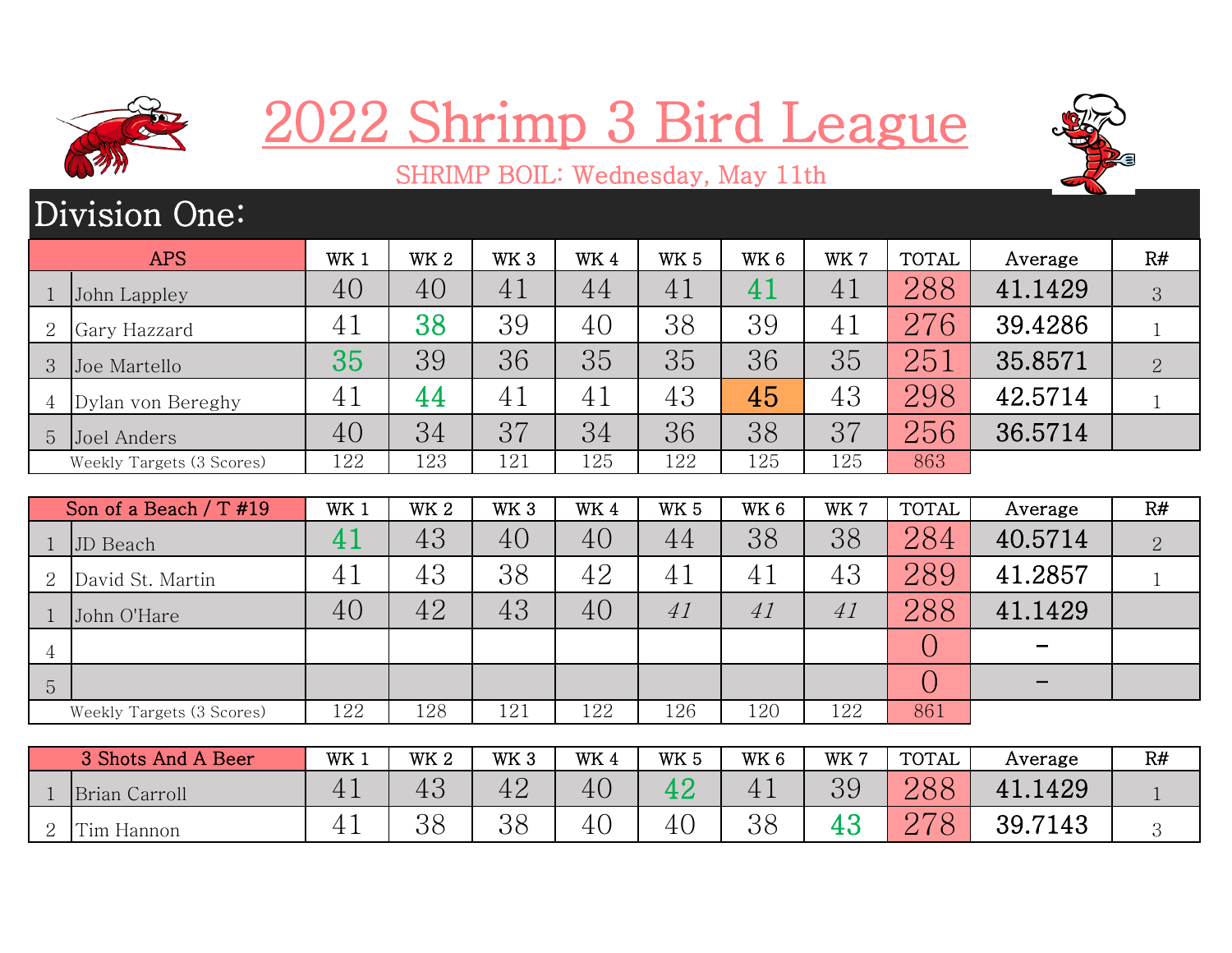| 3<br>Mark Jaeck                     | 40              | 39         | 38              | 39         | 41          | 38              | 42   | 277          | 39.5714           | 3              |
|-------------------------------------|-----------------|------------|-----------------|------------|-------------|-----------------|------|--------------|-------------------|----------------|
| Cory Gardner<br>4                   | 35              | 38         | 39              | 39         | 38          | 36              | 40   | 265          | 37.8571           | $\mathbf 1$    |
| <b>Steve Nehs</b><br>$\overline{5}$ | 38              | 36         | 34              | 41         | 40          | 32              | 34   | 255          | 36.4286           | 3              |
| Weekly Targets (3 Scores)           | 122             | 120        | 119             | 121        | 123         | 117             | 125  | 847          |                   |                |
|                                     |                 |            |                 |            |             |                 |      |              |                   |                |
| Pull, Bang, Shit! / T $#17$         | WK <sub>1</sub> | <b>WK2</b> | WK <sub>3</sub> | WK 4       | <b>WK 5</b> | WK <sub>6</sub> | WK7  | <b>TOTAL</b> | Average           | R#             |
| Gregg Lipscomb<br>1                 | 38              | 43         | 41              | 41         | 37          | 44              | 37   | 281          | 40.1429           | $\mathbf{1}$   |
| $\overline{2}$<br>Jay Cox           | 38              | 37         | 38              | 38         | 36          | 42              | 44   | 273          | 39.0000           | $\mathbf{1}$   |
| <b>Fred Spiewak</b><br>$\mathbf{1}$ | 35              | 40         | 41              | 40         | 36          | 35              | 39   | 266          | 38.0000           | $\mathbf{1}$   |
| $\overline{2}$                      |                 |            |                 |            |             |                 |      | $\bigcirc$   |                   |                |
|                                     |                 |            |                 |            |             |                 |      | $\bigcirc$   |                   |                |
| Weekly Targets (3 Scores)           | 111             | 120        | 120             | 119        | 109         | 121             | 120  | 820          |                   |                |
|                                     |                 |            |                 |            |             |                 |      |              |                   |                |
| Division Two:                       |                 |            |                 |            |             |                 |      |              |                   |                |
| <b>All Lead Matters</b>             | WK 1            | <b>WK2</b> | WK <sub>3</sub> | <b>WK4</b> | <b>WK 5</b> | WK <sub>6</sub> | WK7  | <b>TOTAL</b> | Average           | R#             |
| Keith Brossman<br>1                 | 44              | 36         | 41              | 36         | 38          | 40              | 37   | 272          | 38.8571           | $\overline{2}$ |
| $\overline{2}$<br>John Elwood       | 41              | 40         | 41              | 41         | 45          | 39              | 39   | 286          | 40.8571           | $\overline{4}$ |
| 3<br>Randy Cera                     | 37              | 40         | 39              | 32         | 37          | 35              | 37   | 257          | 36.7143           | 3              |
| $\overline{4}$                      |                 |            |                 |            |             |                 |      | $\bigcirc$   |                   |                |
| $\overline{5}$                      |                 |            |                 |            |             |                 |      | $\bigcirc$   | $\qquad \qquad -$ |                |
| Weekly Targets (3 Scores)           | 122             | 116        | 121             | 109        | 120         | 114             | 113  | 815          |                   |                |
|                                     |                 |            |                 |            |             |                 |      |              |                   |                |
| Mike's Morons                       | WK 1            | <b>WK2</b> | WK <sub>3</sub> | <b>WK4</b> | <b>WK 5</b> | WK <sub>6</sub> | WK 7 | <b>TOTAL</b> | Average           | R#             |
| Dave Batzko<br>$\mathbf{1}$         | 41              | 42         | 38              | 40         | 43          | 40              | 38   | 282          | 40.2857           | $\mathbf{1}$   |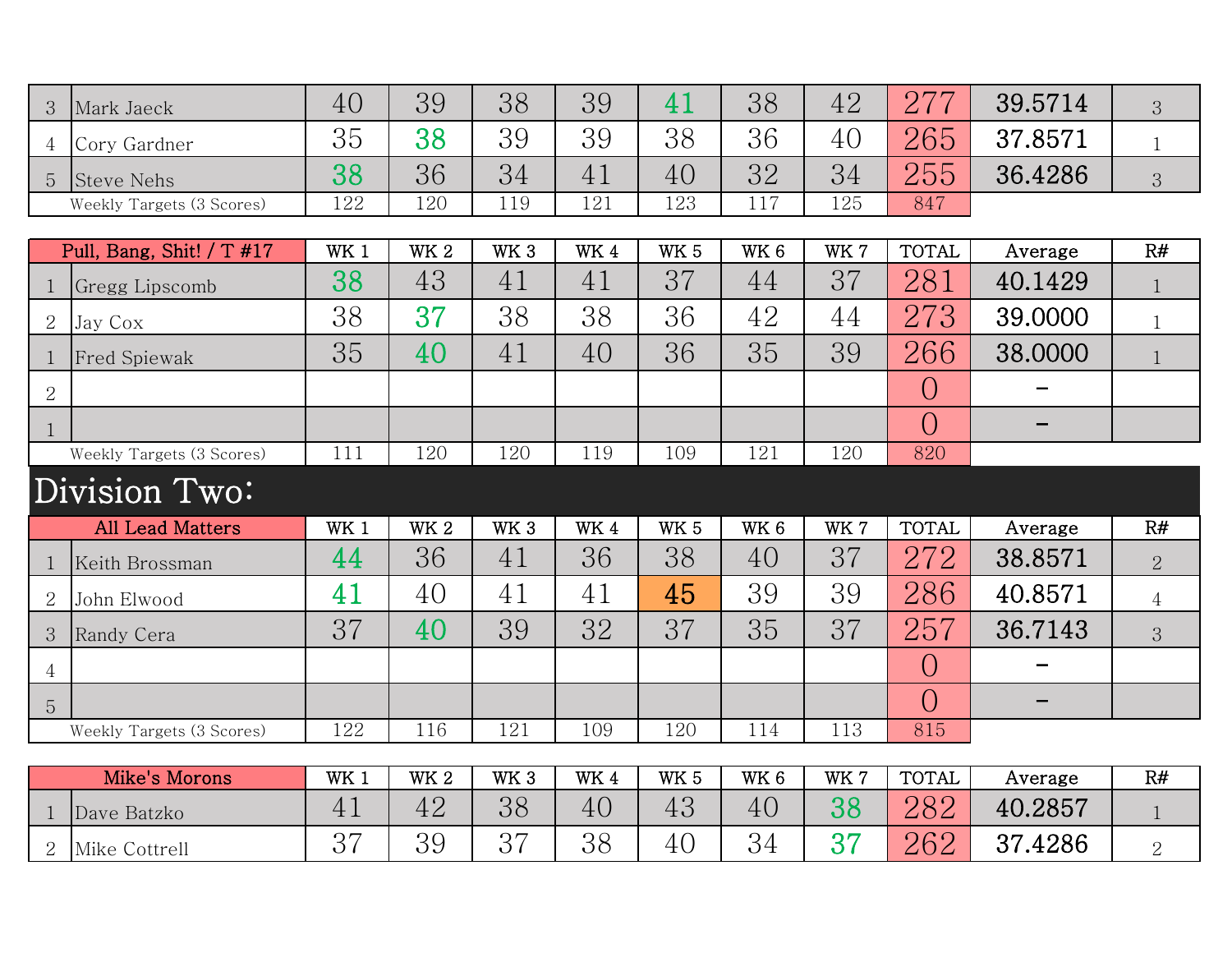| $\mathbf{Q}$   | <b>Bob Maas</b>           | 39                    | 25<br>υU | 38                       | 36                    | 39  | 38  | 36           | 961 | .2857<br>27              |  |
|----------------|---------------------------|-----------------------|----------|--------------------------|-----------------------|-----|-----|--------------|-----|--------------------------|--|
| $\overline{ }$ |                           |                       |          |                          |                       |     |     |              |     | $\overline{\phantom{a}}$ |  |
| $\overline{O}$ |                           |                       |          |                          |                       |     |     |              |     | $\sim$                   |  |
|                | Weekly Targets (3 Scores) | $\overline{1}$<br>111 | 116      | $\lnot$ $\lnot$<br>1 T O | $\blacksquare$<br>114 | 122 | 112 | 111<br>1 T T | 805 |                          |  |

|                | Oops Oops                 | WK 1 | <b>WK2</b> | WK <sub>3</sub> | WK4 | <b>WK 5</b> | WK <sub>6</sub> | WK 7 | <b>TOTAL</b> | Average | R#             |
|----------------|---------------------------|------|------------|-----------------|-----|-------------|-----------------|------|--------------|---------|----------------|
|                | Mark Johnson              | 37   | 40         | 39              | 43  | 38          | 41              | 40   | 278          | 39.7143 |                |
| 2              | Jeff Millies              | 28   | 35         | 35              | 34  | 32          | 35              | 37   | 236          | 33.7143 | $\overline{2}$ |
| 3              | Casey Hauer               | 39   | 43         | 36              | 36  | 37          | 41              | 39   | 27           | 38.7143 | $\overline{2}$ |
| 4              | Alec Bekkers              | 37   | 41         | 34              | 35  | 34          | 34              | 39   | 254          | 36.2857 |                |
| $\overline{5}$ |                           |      |            |                 |     |             |                 |      |              |         |                |
|                | Weekly Targets (3 Scores) | 113  | 124        | 110             | 114 | 109         |                 | 118  | 805          |         |                |

|                | The Kingsmen              | WK 1 | <b>WK2</b>      | WK <sub>3</sub> | WK4 | WK <sub>5</sub> | WK <sub>6</sub> | WK 7 | <b>TOTAL</b> | Average | R# |
|----------------|---------------------------|------|-----------------|-----------------|-----|-----------------|-----------------|------|--------------|---------|----|
|                | <b>Brad Nitzsche</b>      | 30   | 38              | 30              | 39  | 40              | 35              | 40   | 252          | 36,0000 | 5  |
| $\overline{2}$ | Mike Dermody              | 33   | 35              | 37              | 36  | 39              | 35              | 39   | 254          | 36.2857 |    |
| 3              | Steve Dermody             | 41   | 44              | 42              | 42  | 41              | 41              | 43   | 294          | 42.0000 | 7  |
| 4              |                           |      |                 |                 |     |                 |                 |      |              |         |    |
| 5              |                           |      |                 |                 |     |                 |                 |      |              |         |    |
|                | Weekly Targets (3 Scores) | 104  | 117             | 109             | 117 | 120             | 111             | 122  | 800          |         |    |
|                | Division Three:           |      |                 |                 |     |                 |                 |      |              |         |    |
|                | Del Griffith              | WK 1 | WK <sub>2</sub> | WK <sub>3</sub> | WK4 | WK <sub>5</sub> | WK <sub>6</sub> | WK 7 | <b>TOTAL</b> | Average | R# |
|                | Joe Hernandez             | 32   | 38              | 33              | 35  | 24              | 25              | 33   | 220          | 31.4286 | 6  |
|                | Jim Piotrowski            | 42   | 39              | 41              | 39  | 41              | 43              | 38   | 283          | 40.4286 | 3  |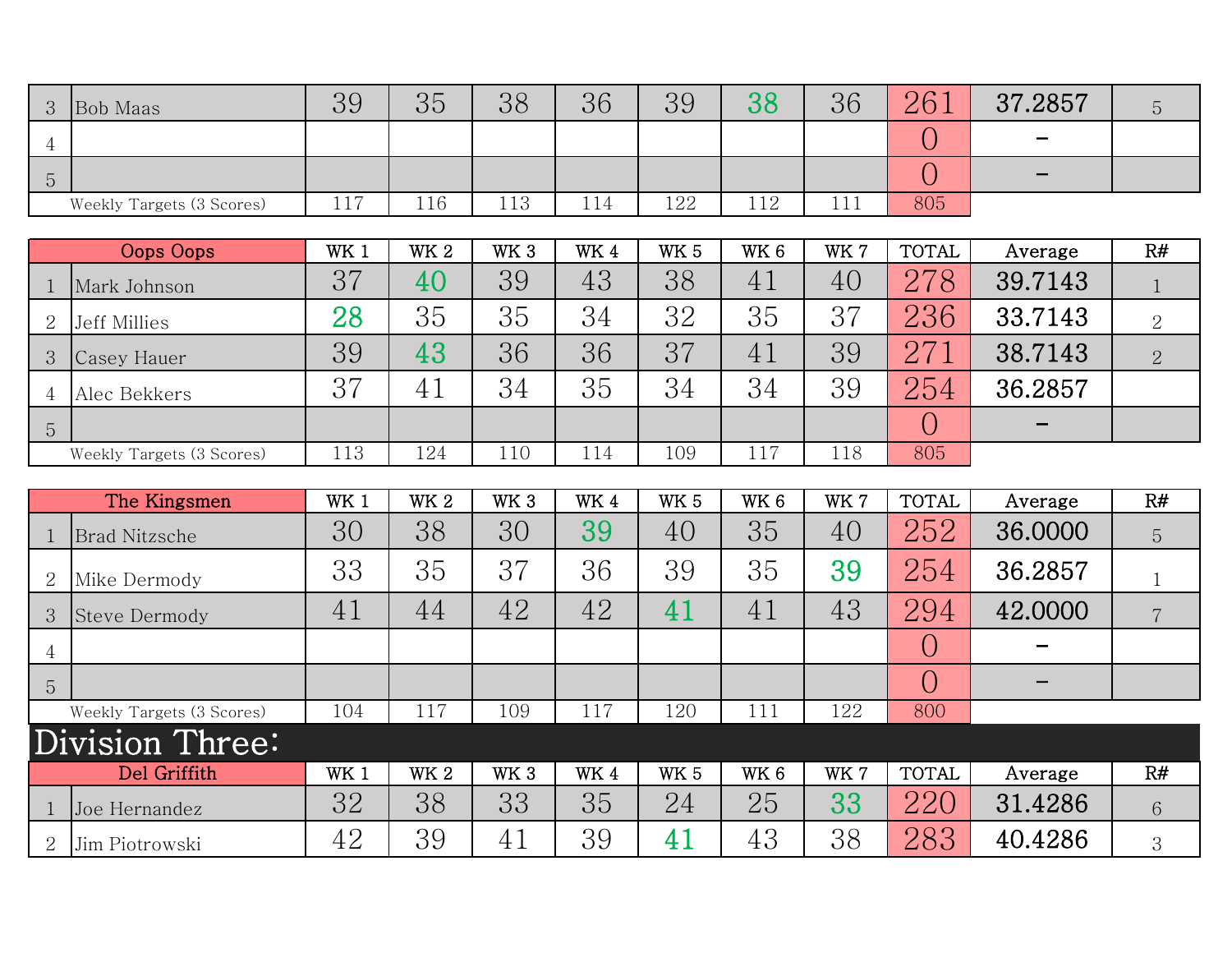| 3       | Jamie Ames                | $\Omega$ 1<br>◡⊥ | $\Omega$<br>◡∠ | $\mathbf{Q}$<br>ບ 1  | つつ<br>◡∠ | ററ<br>ບບ        | 29          | $\Omega$<br>◡ | りりに<br>$\overline{\omega}$ $\overline{\omega}$ | 32.1429                  |  |
|---------|---------------------------|------------------|----------------|----------------------|----------|-----------------|-------------|---------------|------------------------------------------------|--------------------------|--|
|         | Mike Algiers              | 38               | 39             | 98<br>UU             | 40       | $\Omega$<br>◡   | 39          |               | へワC                                            | 38.8571                  |  |
| $\circ$ |                           |                  |                |                      |          |                 |             |               |                                                | $\overline{\phantom{0}}$ |  |
|         | Weekly Targets (3 Scores) | 112              | 116            | $-1$ $\Omega$<br>⊥⊥∠ | 114      | .<br><b>TTT</b> | 11<br>1 T T | 116           | 792                                            |                          |  |

|                | Del Fuego's               | WK 1 | <b>WK2</b> | WK <sub>3</sub> | WK4 | WK <sub>5</sub> | WK <sub>6</sub> | WK 7 | <b>TOTAL</b> | Average | R# |
|----------------|---------------------------|------|------------|-----------------|-----|-----------------|-----------------|------|--------------|---------|----|
|                | Daryl Francour            | 40   | 36         | 40              | 39  | 39              | 36              | 37   | 267          | 38.1429 | 5  |
| 2              | Brian Donald              | 35   | 33         | 35              | 35  | 39              | 42              | 33   | 252          | 36.0000 |    |
| $\mathcal{S}$  | Kevin Meysembourg         | 39   | 44         | 38              | 37  | 37              | 4               | 38   | 274          | 39.1429 | 2  |
| 4              | Kevin Willoughby          | 31   | 31         | 29              | 34  | 35              | $\Omega$        | 37   | 224          | 32.0000 |    |
| $\overline{5}$ |                           |      |            |                 |     |                 |                 |      |              |         |    |
|                | Weekly Targets (3 Scores) | 114  | 113        | 113             | 111 | 115             | 119             | 112  | 797          |         |    |

|                | Birds Aren't Real         | WK 1 | WK <sub>2</sub> | WK <sub>3</sub> | WK4 | WK <sub>5</sub> | WK <sub>6</sub> | WK 7 | <b>TOTAL</b>           | Average | R# |
|----------------|---------------------------|------|-----------------|-----------------|-----|-----------------|-----------------|------|------------------------|---------|----|
|                | Carl Wickman              | 30   | 34              | 32              | 32  |                 | 30              | 28   | $\sqrt{2}$<br>$\Omega$ | 31.0000 | 3  |
| 2              | Jeff Robertson            | 27   | 27              | 32              | 29  | 22              | 27              | 26   | .90                    | 27.1429 |    |
| $\mathcal{S}$  | Steve Adkins              | 37   | 31              | 34              | 37  | 41              | 41              | 37   | 258                    | 36.8571 |    |
|                | Dave Cornale              | 31   | 30              | 36              | 32  | 38              | 35              | 36   | 238                    | 34.0000 | 3  |
| 5 <sup>5</sup> | Matt Meyer                | 36   | 42              | 39              | 38  | 38              | 39              | 44   | 27<br>$^76$            | 39.4286 |    |
|                | Weekly Targets (3 Scores) | 104  | 107             | 109             | 107 | 117             | 115             | 117  | 776                    |         |    |

|   | <b>Big Dog</b>         | WK 1     | WK <sub>2</sub>      | WK <sub>3</sub>           | WK 4     | WK <sub>5</sub>          | WK 6           | WK 7           | TOTAL                                                                | Average | R# |
|---|------------------------|----------|----------------------|---------------------------|----------|--------------------------|----------------|----------------|----------------------------------------------------------------------|---------|----|
|   | Gary Gohde             | ററ<br>◡▱ |                      | 20<br>$\overline{\smile}$ | $\Omega$ | ററ<br>υU                 | 34             | $\Omega$<br>ບບ | 220<br>$\overline{\omega} \, \overline{\omega} \, \overline{\omega}$ | 32.7143 |    |
| ↩ | $\sim$<br>Gohde<br>Cam | 42       | $\overline{O}$<br>OO | ◡⊥                        | 38       | ററ<br>◡<br>$\bm{\omega}$ | $\Omega$<br>◡▱ | 39             | $\overline{O}$<br>–                                                  | 35.5714 |    |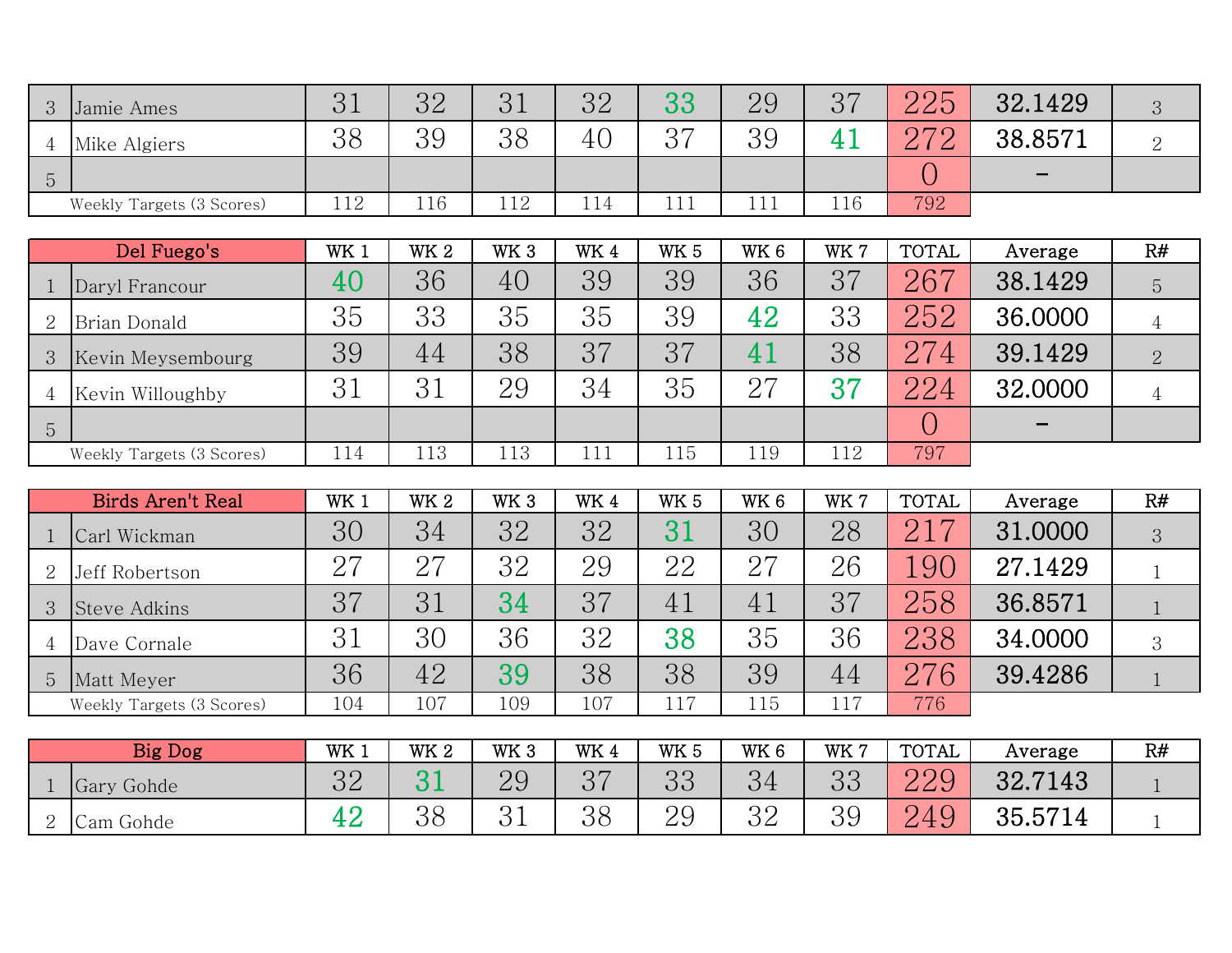| 3              | Brian Gerstmeier          | 36              | 36         | 38              | 38   | 38              | 36              | 36  | 258            | 36.8571 | $\mathbf{1}$   |
|----------------|---------------------------|-----------------|------------|-----------------|------|-----------------|-----------------|-----|----------------|---------|----------------|
| 4              | <b>Steve McGuire</b>      | 31              | 38         | 33              | 34   | 35              | 26              | 30  | 227            | 32.4286 |                |
| $\overline{5}$ | Tony Ferro                | 33              | 26         | 28              | 33   | 31              | 32              | 28  | 211            | 30.1429 | $\mathbf{1}$   |
|                | Weekly Targets (3 Scores) | 111             | 112        | 102             | 113  | 106             | 102             | 108 | 754            |         |                |
|                |                           |                 |            |                 |      |                 |                 |     |                |         |                |
|                | Middleground              | WK <sub>1</sub> | <b>WK2</b> | WK <sub>3</sub> | WK 4 | <b>WK 5</b>     | WK <sub>6</sub> | WK7 | <b>TOTAL</b>   | Average | R#             |
| 1              | Rick Kamps                | 39              | 39         | 36              | 33   | 33              | 32              | 32  | 244            | 34.8571 | 5              |
| $\overline{2}$ | Tim Flaten                | 40              | 29         | 33              | 39   | 39              | 40              | 36  | 256            | 36.5714 | $\overline{4}$ |
| 3              | Tyler Thrall $-$ Y        | 35              | 36         | 34              | 36   | 35              | 40              | 31  | 247            | 35.2857 | $\overline{2}$ |
| $\overline{4}$ |                           |                 |            |                 |      |                 |                 |     | $\overline{O}$ |         |                |
| 5              |                           |                 |            |                 |      |                 |                 |     | $\bigcirc$     |         |                |
|                | Weekly Targets (3 Scores) | 114             | 104        | 103             | 108  | 107             | 112             | 99  | 747            |         |                |
|                | Division Four:            |                 |            |                 |      |                 |                 |     |                |         |                |
|                | The Dirty Five            | WK <sub>1</sub> | <b>WK2</b> | WK <sub>3</sub> | WK 4 | WK <sub>5</sub> | WK <sub>6</sub> | WK7 | <b>TOTAL</b>   | Average | R#             |
|                | Ken Bastien               | 35              | 39         | 30              | 37   | 38              | 37              | 33  | 249            | 35.5714 | $\mathbf{1}$   |
| $\overline{2}$ | <b>Bill Evers</b>         | 34              | 36         | 35              | 38   | 37              | 37              | 32  | 249            | 35.5714 |                |
| 3              | Kevin Riemer              | 25              | 27         | 31              | 29   | 23              |                 |     | 135            | 27.0000 |                |
| 4              | Nick Vodicka              | 25              | 24         | 24              | 30   | 26              | 25              | 25  | 179            | 25.5714 | $\mathbf{1}$   |
| 5              | John Haunfelder           | 33              | 33         | 35              | 34   | 34              | 28              | 33  | 230            | 32.8571 | $\mathbf{1}$   |
|                | Weekly Targets (3 Scores) | 102             | 108        | 101             | 109  | 109             | 102             | 98  | 729            |         |                |
|                |                           |                 |            |                 |      |                 |                 |     |                |         |                |
|                | Timbo's Bimbos            | WK 1            | <b>WK2</b> | WK <sub>3</sub> | WK4  | WK <sub>5</sub> | WK <sub>6</sub> | WK7 | <b>TOTAL</b>   | Average | R#             |
| $\mathbf 1$    | Al Weiss                  | 37              | 39         | 34              | 33   | 35              | 34              | 38  | 250            | 35.7143 |                |
| $\overline{2}$ | Tim Ritzert               | 38              | 38         | 32              | 32   | 35              | 37              | 33  | 245            | 35.0000 | 3              |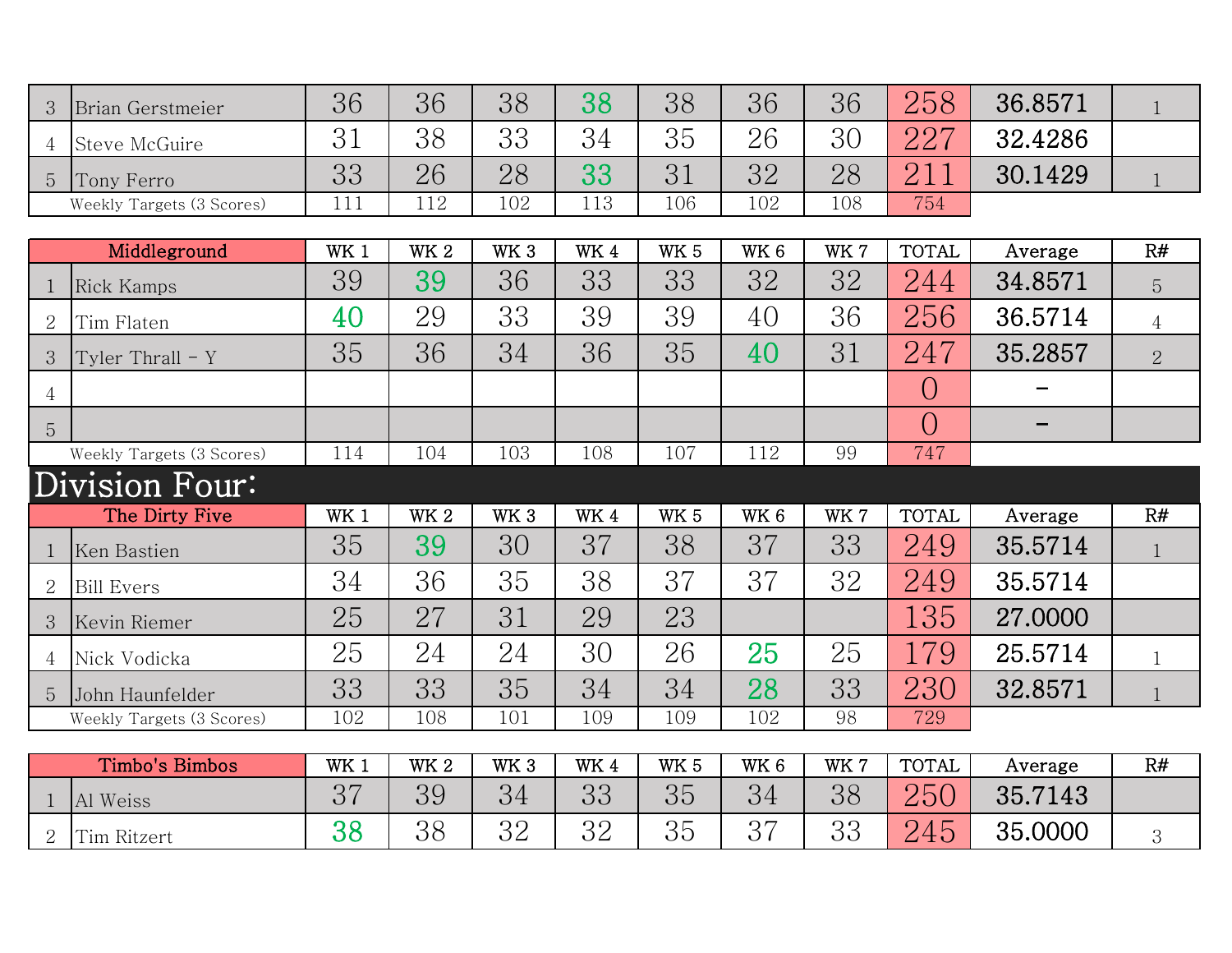| $\mathbf{Q}$   | Kent Schwarzenbacher      | 34  | ററ<br>UU | 29 | $\Omega$<br>UU | 36  | 30  | 29  | $\Omega$ $\Omega$ 1 | .5714<br>31              |  |
|----------------|---------------------------|-----|----------|----|----------------|-----|-----|-----|---------------------|--------------------------|--|
|                |                           |     |          |    |                |     |     |     |                     | $\overline{\phantom{0}}$ |  |
| $\overline{O}$ |                           |     |          |    |                |     |     |     |                     | $\sim$                   |  |
|                | Weekly Targets (3 Scores) | 109 | 110      | 95 | 95             | 106 | 101 | 100 | 716                 |                          |  |

| <b>Pull Daddies</b> |                           | WK 1 | <b>WK2</b> | WK <sub>3</sub> | WK4 | WK <sub>5</sub> | WK <sub>6</sub> | WK 7 | <b>TOTAL</b> | Average | R# |
|---------------------|---------------------------|------|------------|-----------------|-----|-----------------|-----------------|------|--------------|---------|----|
|                     | Dustin Reinholtz          | 20   | 22         | 18              | 27  | 24              | 20              | 35   | .66          | 23.7143 |    |
| 2                   | Andy Harmann              | 36   | 33         | 32              | 30  | 27              | 43              | 33   | 234          | 33.4286 |    |
| 3                   | Brian Luczak              | 37   | 37         | 31              | 36  | 38              | 38              | 37   | 254          | 36.2857 |    |
|                     | Jake Reed                 | 19   | 33         | 26              | 23  | 31              | 26              | 27   | 85           | 26.4286 |    |
| $\circ$             | Jack Guebard              | 22   | 22         | 25              | 21  | 23              | 32              | 24   | 69           | 24.1429 |    |
|                     | Weekly Targets (3 Scores) | 95   | 103        | 89              | 93  | 96              | 113             | 105  | 694          |         |    |

| <b>Gunch Muffins</b> |                           | WK 1 | WK <sub>2</sub> | WK <sub>3</sub> | WK4 | WK <sub>5</sub> | WK <sub>6</sub> | WK 7 | <b>TOTAL</b> | Average | R# |
|----------------------|---------------------------|------|-----------------|-----------------|-----|-----------------|-----------------|------|--------------|---------|----|
|                      | Todd Gray                 | 20   | 15              | 18              | 20  | 16              |                 |      | 89           | 17.8000 |    |
| 2                    | Greg King                 | 37   | 41              | 39              | 43  | 43              | 42              | 44   | 289          | 41.2857 | 8  |
| 3                    | Sean Thoresen             | 35   | 34              | 34              | 40  | 38              | 37              | 34   | 252          | 36.0000 | 3  |
| 4                    |                           |      |                 |                 |     |                 |                 |      |              |         |    |
| $\overline{5}$       |                           |      |                 |                 |     |                 |                 |      |              |         |    |
|                      | Weekly Targets (3 Scores) | 92   | 90              | 91              | 103 | 97              | 79              | 78   | 630          |         |    |

|   | Third Scared Bird | WK 1 | WK <sub>2</sub>         | WK 3     | WK 4           | WK <sub>5</sub> | WK 6     | WK 7 | TOTAL                                               | Average               | R# |
|---|-------------------|------|-------------------------|----------|----------------|-----------------|----------|------|-----------------------------------------------------|-----------------------|----|
|   | Matt Eide         | ◡⊥   | ററ<br>$\sqcup$ $\sqcup$ | ററ<br>∠∪ | 26             | 44              | ີ        | 26   | $\sqrt{2}$<br>$\overline{\phantom{a}}$<br>$\bullet$ | 25.0000               |    |
| ┙ | Caleb Eide -      | ◡⊥   | იი<br>$\angle C$        | ΩC<br>UU | $\Omega$<br>ЭŦ | ററ<br>ບບ        | ററ<br>UU | ЗC   | $\overline{O}$<br>┙                                 | 2857<br>െ ≺<br>. U.L. |    |